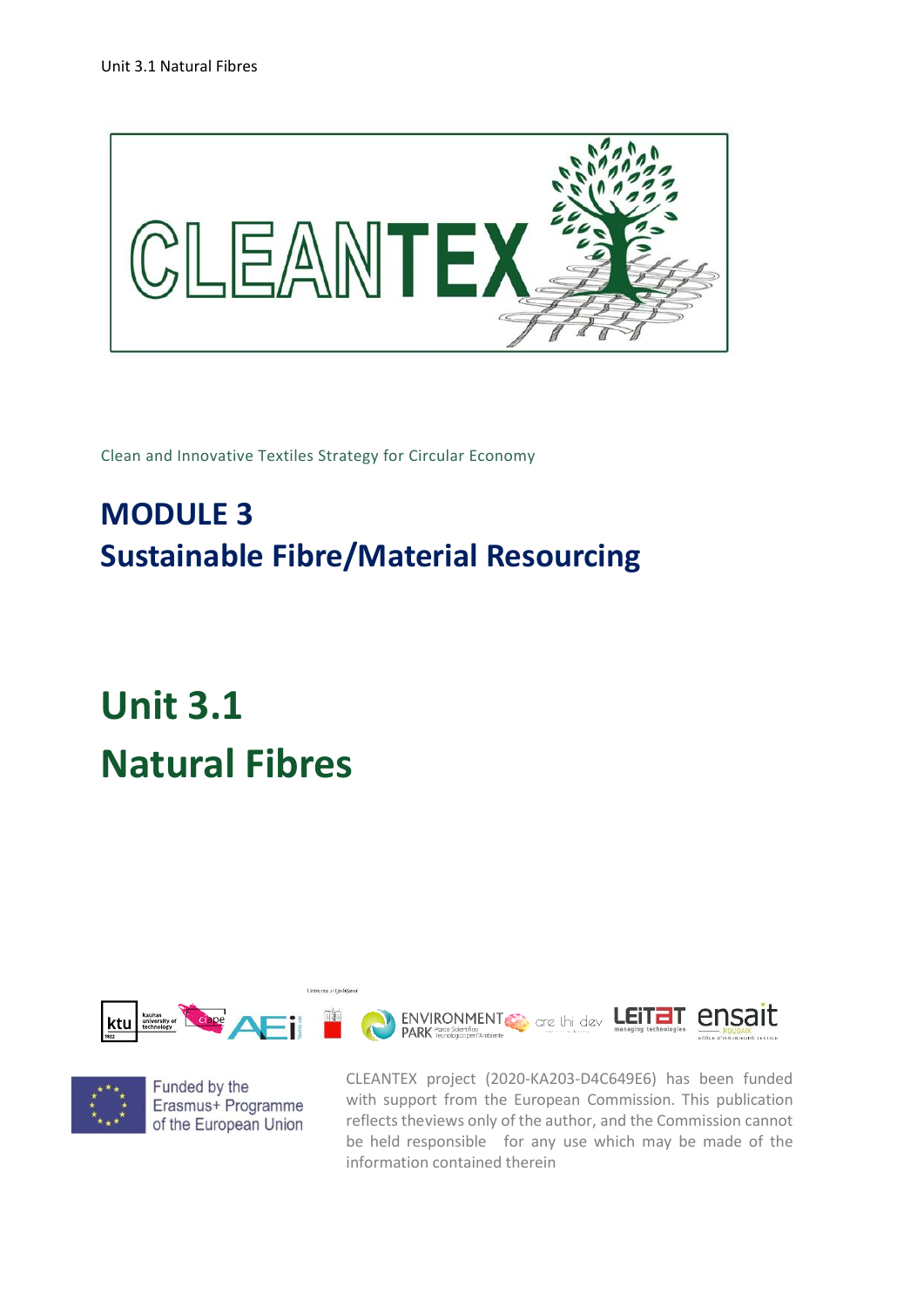In this lecture you will gain knowledge about natural fibers, their distribution, similarities and differences, and the possibilities of using natural fibers.

What is Natural Fibre? Natural fibre, any hairlike raw material directly obtainable from an animal, vegetable, or mineral source and convertible into nonwoven fabrics such as felt or, after spinning into yarns, into woven cloth. Natural fibers include those produced by plants, animals, and geological processes. They are biodegradable over time. They can be classified according to their origin [1].

**Vegetable (Cellulose) Fibre.** Fibers from plant or vegetable sources are more properly referred to as cellulose-based and can be further classified by plant source. They may be separated from the plant stalk, stem, leaf, or seed [1,2].

Fibers from plant or vegetable sources are more properly referred to as cellulose-based and can be further classified by plant source. They may be separated from the plant stalk, stem, leaf, or seed. Fibers from animal sources are more properly known as protein-based fibers. They are harvested from an animal or removed from a cocoon or web. Mineral fibers are those that are mined from the earth. Except for silk, all natural cellulose- and protein-based fibers are obtained in short lengths and are called staple fibers. Silk is a continuous filament fiber [3].

Cellulose-based fibers consist of bast, leaf, and seed-hair fibers. Bast fibers come from the stem of the plant and include flax, hemp, jute, and ramie. Leaf fibers are stripped from the leaves of the plant and include manila and sisal. Seed-hair fibers are collected from seeds or seed cases and include cotton and kapok [1,2].

**Seed hair: cotton, kapok.** There are four different types of cotton, each with its own characteristics: **Pima cotton**. Considered the finest type of cotton in the world, pima cotton's fibers are extra soft and extra long. Pima cotton fabric is very highly-sought after, as it is resistant to fading, tearing, and wrinkling. **Egyptian cotton.** Egyption cotton is very similar to pima cotton. The two are even in the same scientific class: gossypium barbadense. It has the same resistant qualities, but it is grown in the Nile River Valley in Egypt. **Upland cotton**. Upland cotton has very short fibers and makes up about 90% of the world's total cotton production. **"Organic" cotton.** Eco cotton is any type of cotton that is grown without chemicals and from plants that are not genetically engineered [1,2].

**Characteristics of Cotton fibre.** Cotton has a number of distinguishing characteristics that make it such a popular fiber in the textile industry. Softness. The cotton plant is soft and fluffy and results in a fabric often retains that soft feel. Durability. The cotton plant's cellular structure is strong, creating a tough and wear-and-tear resistant fabric. Absorbency. Cotton fabric is very absorbent fabric because there is a lot of space between the cotton fibers. Holds dye well. Due to its absorbent nature, cotton takes dye very easily and can be made into a wide variety of colors. Breathability. The fiber structure of cotton makes it more breathable than synthetic fibers. No static cling. Cotton does not conduct electricity, therefore static is not an issue with cotton. [Kapok](http://gpktt.weebly.com/kapok.html) is from the seed pods of the Java kapok tree (Ceiba pentandra). The seed pod is similar to the cotton boll; however, the dried fibers are easily shaken off the seed. Kapok fibre cannot be spun into yarns because they are very weak. Their density is only 0.35 g/cm<sup>3</sup>], due to the large air-filled lumen. The fibres are water repellent, fine, soft, and lustrous. A buoyant fiber, kapok is used primarily in life jackets, as special stuffing for pillows, and in some mattresses [1,2,3].

**Bast fibres: flax, hemp, jute, ramie, nettle.** Bast fibers are a great sustainable alternative to the synthetic materials we commonly use today. Here are three bast varieties that can make great ecofriendly towels and textiles. The bast fibers are gained from the vegetative part of the plant: stems of flax, linen or hemp plants. Consequently, the quality parameters for these fibers are developed before the harvest of the fruits [1,2]. **Flax (Linen)** is valued for its strength, lustre, durability, and moisture absorbency. It is resistant to attack by microorganisms, and its smooth surface repels dirt. It is stronger than [cotton,](https://www.britannica.com/topic/cotton-fibre-and-plant) dries more quickly, and is more slowly affected by exposure to sunlight. It can be bleached to a pure white but [dyeing](https://www.britannica.com/technology/dye-transfer-process) is somewhat difficult because the fibres are not readily penetrated. Although linen increases in strength when wet, the excessive use of alkalies in laundering can weaken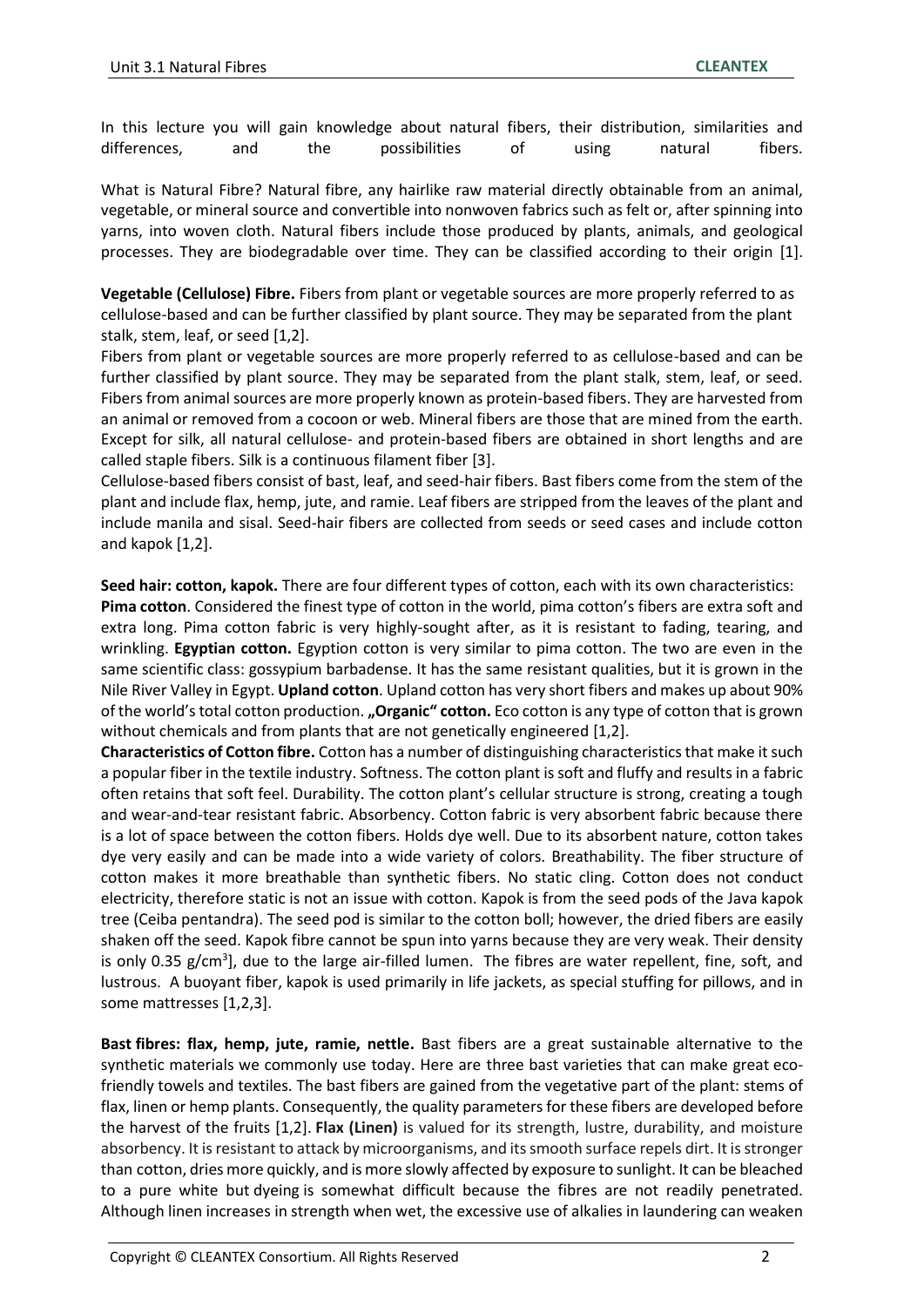the fibres. Low elasticity, imparting hard, smooth texture, also makes linen subject to wrinkling, which can be reduced by chemical treatment. Because linen absorbs and releases moisture quickly and is a good conductor of heat, linen garments have a cooling effect on the wearer. Hemp fibre comes from the stem of the plant, which makes it a bast fibre. The stems consist of a central woody core (called the shives or straw) surrounded by the bundles of fibres (the bast) which are covered by an outer skin. Hemp processing is very similar to flax processing. First the stems need to be rented, by soaking them in water for a few days or dew retting on the grass [1,2].

As the hemp plant is very tall, up to 5 metres, the fibre bundles are long, from 120 to 210 cm long or even longer. Hemp fabrics are very similar to linen and both have the same interesting texture. Like linen, hemp wrinkles easily adding character to the garment and giving it a carefree look. Hemp fabric is not stretchy and it can feel stiff at first, so it is often blended with cotton to make it softer. However, hemp does become softer with washing and use. Of course, hemp is breathable and biodegradable like all other natural fibres. Its main properties are: Sustainable and environmentally friendly fibre; One of the strongest and most durable natural textile fibres; Absorbs moisture, prevents bacteria formation; Blocks ultraviolet rays; Superior durability; Easily recyclable [4,5]. **Jute** fibres are very long (1 to 4 metres), silky, lustrous and golden brown in colour. In contrast to most textile fibres which consist mainly of cellulose, jute fibres are part cellulose, part lignin. Cellulose is a major component of plant fibres while lignin is a major component of wood fibre; jute is therefore partly a textile fibre and partly wood. Jute fibre has strength, low cost, durability and versatility. Jute is used where low cost is more important than durability, for example in coffee sacks and cotton bale covers. You are probably familiar with jute as twine used to tie garden plants, and as hessian fabric (or burlap in the US). Jute is used in shopping bags, carpets and rugs, backing for linoleum floor covering, chair coverings and environmentally friendly coffins. Why Jute is an Environmentally Friendly Fibre? Jute has a low carbon footprint, it is biodegradable, feeds the soil and all parts of the plant can be used. Jute plants help to clean the air; during growth they assimilate three times more  $CO<sub>2</sub>$  than the average tree, converting the  $CO<sub>2</sub>$  into oxygen [3,6].

**Ramie** is a bast fiber from the stalk of the ramie plant (Boehmeria nivea), also known as "China grass." The plant is a perennial shrub that can be cut several times a year once mature. The cut plant's stalks are peeled or retted to remove the outer woody covering, revealing the fine fibers underneath. Degumming removes pectins and waxes, followed by bleaching, neutralizing, washing, and drying. The fiber is similar to flax, but more brittle. Ramie can be spun alone or with other fibers, especially cotton. You can compare the properties of plant fiber [7,8]. Nettle fibre. Nettle fibres have been labelled the material of the future, being ecologically friendly, sustainable. The fibres come from the nettle plant stem. The stem is cut and the bark removed allowing the fibre to be extracted with all the thorn-like stinging hairs removed. These fibres are then carded and spun producing a very strong cord useful for string, rope or fishing nets. For yarns, these fibres are usually blended with cotton or wool [9,10].

**Leaf and other cellulose fibres: sisal, manila, peat.** Leaf fibers or hard fibers are a type of plant fibre mainly used for cordage (producing rope). They are the toughest of the plant fibres which is most likely due to their increased lignin content when compared to the other groups of plant fibres. They are typically characterized as being very tough and rigid lending them towards being used in rope production over clothing or paper like other plant fibre [1,2]. **Sisal** is from the leaves of plant Agave sisalana. The leaves are cut when the plant is about four years old, and the fibers are separated from the fleshy part of the leaf. Sisal has industrial uses, most commonly as a rug or carpet backing. Sisal fibers have some eco-friendly advantages like low density, cheaper availability, good specific strength and modulus, which make them suitable for use as reinforcement in composites, and for applications in manufacturing of roofing tiles, carpets, fancy items like purses, wall hangings, automotive parts, and also in some construction materials [1,2]. **Manila** is from the leaf stalks of the abacá plant (Musa textilis). The fibers are separated from the fleshy part of the leaf stalk. Manila is generally used in rope and cordage [1,11]. **Coir fibre.** Seed fibre from coconut palm. Coir fibre have a very high abrasion resistance, are very durable and have good elasticity. They do not soil easily, are good insulators and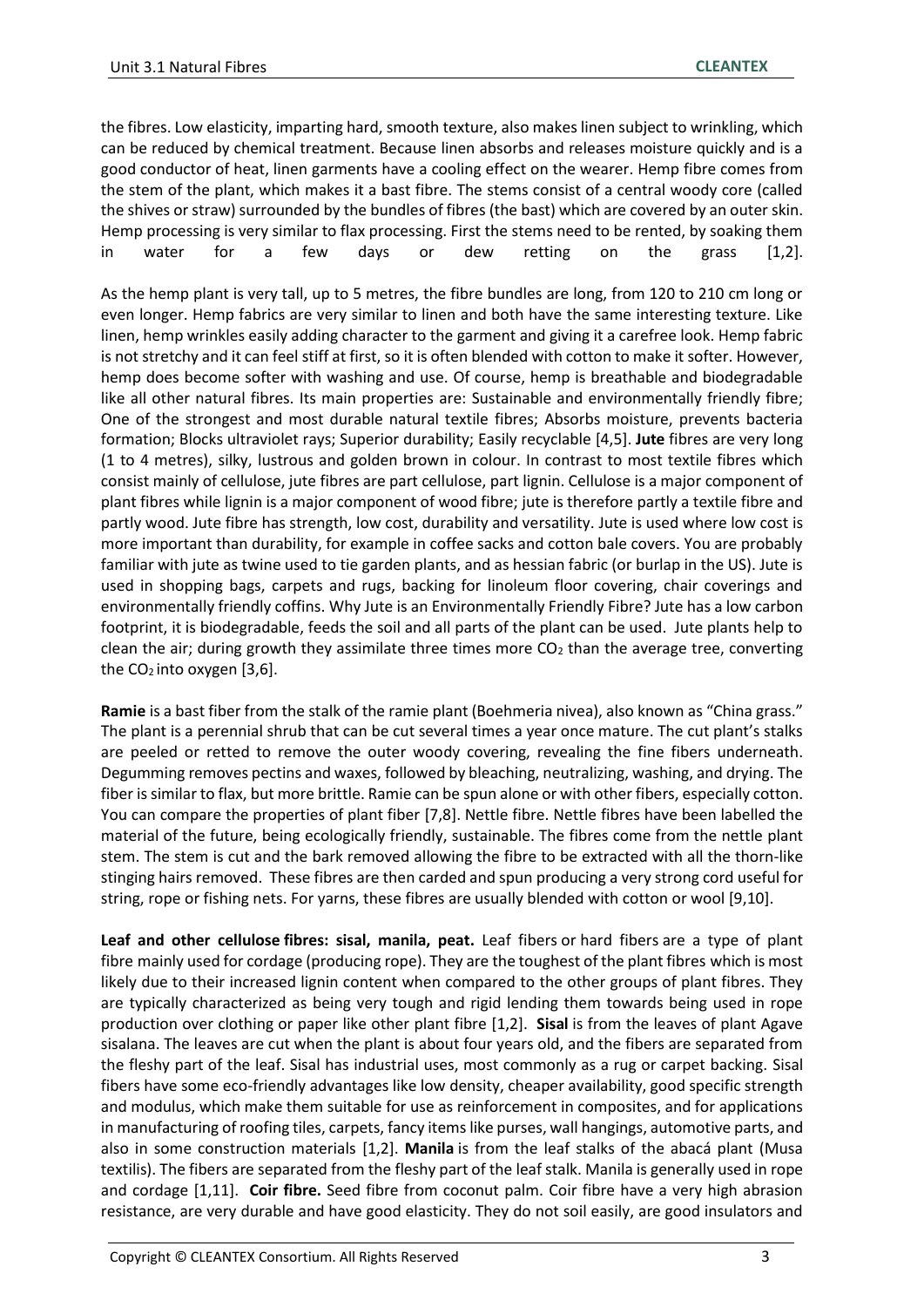are resistant to rotting. They are often used in the raw form. Coir is used primarily for padding materials in the automobile industry, but also for stair-carpets, doormats, floor coverings, stuffed furniture backings, and brushes. Peat fibre is an ecologically sustainable Finnish alternative with a low carbon footprint, and it allows energy-efficient production. Peat fibre is naturally mould-resistant, requiring no added chemicals to prevent mould fungus growth. When it dries, it becomes waterrepellent. Peat fibre is also a suitable ingredient for different construction, decoration and acoustic boards as well as nonwoven fibre fabrics, compression molding products and composites [1,2,11].

**Protein fibres. Animal fibres** are the second most widely used natural fibers after vegetable fibres. They are generally comprised of proteins. Examples of this fiber include [wool fiber](https://www.sciencedirect.com/topics/materials-science/wool-fiber) obtained from sheep, goats, lamas, rabbits. Similarly, silk, feathers, and hair are obtained from various sources. Wool and silk fibers differ in many perspectives [1,2,11]. Wool fiber is formed by keratin protein and growth from an outer skin layer like from a sheep or goat. Silk fiber is a protein fiber from silk glands of an insect [12]. Keratin fibres, such as wool, alpaca and human hair, have complex structures and morphologies. The fibre surface is covered with scales, which are collectively referred to as cuticles. This slide show Types of wool. The term "wool" also may be used to identify fibers from other fleece animals, such as the Angora goat, Cashmere goat, camel, alpaca, llama [13]. The properties of wool fibers differ from each other [14]. Alpaca fiber is a lighter and warmer fiber compared to sheep fiber, and is almost white in color, whereas angora fiber obtained from the Angora rabbit is a thin and soft fiber. Cashmere fiber obtained from the cashmere goat is a luxurious soft wool fiber. Although the aforesaid said fibers possess various properties, sheep fiber is the most widely used fiber due its wider availability and cheaper price. Sheep-wool fiber can be sheared from the living animal or pulled from the hide after slaughtering. Sheared or clipped wool is superior to pulled wool [1,2]. Sheep normally are sheared only once a year. Scanning electron microscopy (SEM) images of wool show fibre crosssection is round [15]. The scales on the fibre surfaces are capable of hooking onto one another to cause felting, under the influence of water, heat, and mechanical action. Appearance is overlapping scales, like roof tiles. **Merino wool.** Merino wool comes from the merino breed of sheep which have their origins in Spain, though much of today's merino wool is exported from Australia. Merino wool is known for its fine fibers which offer a supremely soft hand and make it a great material for garments like base layers that have direct contact with the wearer's skin. Merino wool also has a lower yield compared to other wools because of the scouring process which is required in order to remove the fatty greases inherent to the material. Scouring washes, the wool in chemicals to remove the natural lanolin layer, but the process yields only about half of the initial wool. This laborious process makes merino wool pricier than other wools [1,2]. **Alpaca** is the long, fine hair fiber from the alpaca, which is a relative of the camel native to South America. It is shorn from the animal once every two years. The soft, fine undercoat is used in textiles. Alpacas are native to South America and produce hairs that are hollow. This unique property not only makes alpaca lightweight but also adds greater insulation. It is both lighter and warmer than sheep's wool. Compared to cashmere, alpaca is similarly soft, but notably stronger. Alpaca hair is naturally hypoallergenic as well, making it ideal for those with sensitive skin. Alpaca wool Scanning electron microscopy (SEM) images show the same fibre surface as sheep-wool [16]. **Cashmere** is the soft hair fiber from the cashmere (kashmir) goat. The fiber is harvested by combing the animal. A single goat produces only about 114 grams of fiber a year. Cashmere is considered a luxury fiber. Llama hair fibers are shorn from the animal once a year. They are similar to alpaca fibers, but weaker. Cashmere is shorn from the undercoat of cashmere (Kashmir) goats when they enter the molting season. Because cashmere is shorn from the undercoat, the yield per goat is small, requiring two cashmere goats to produce a single sweater. The wool produced by these special goats results in an extremely fine fiber with about the same thickness of ultrafine merino and a considerable jump in price [1,2]. Cashmere wool Scanning electron microscopy (SEM) images show the scales are capable of hooking onto one another [15]. **Mohair** is the long, straight, fine hair fiber from the Angora goat. The fiber is usually sheared from the animal twice a year. Mohair comes from the Angora goat and is distinct from other wools for several reasons. The guard hairs from the topcoat of the goat are often included with the undercoat in the shearing process. Though the fibers are thicker, the mild climate in which Angora goats are grown means it's not as coarse as other wools -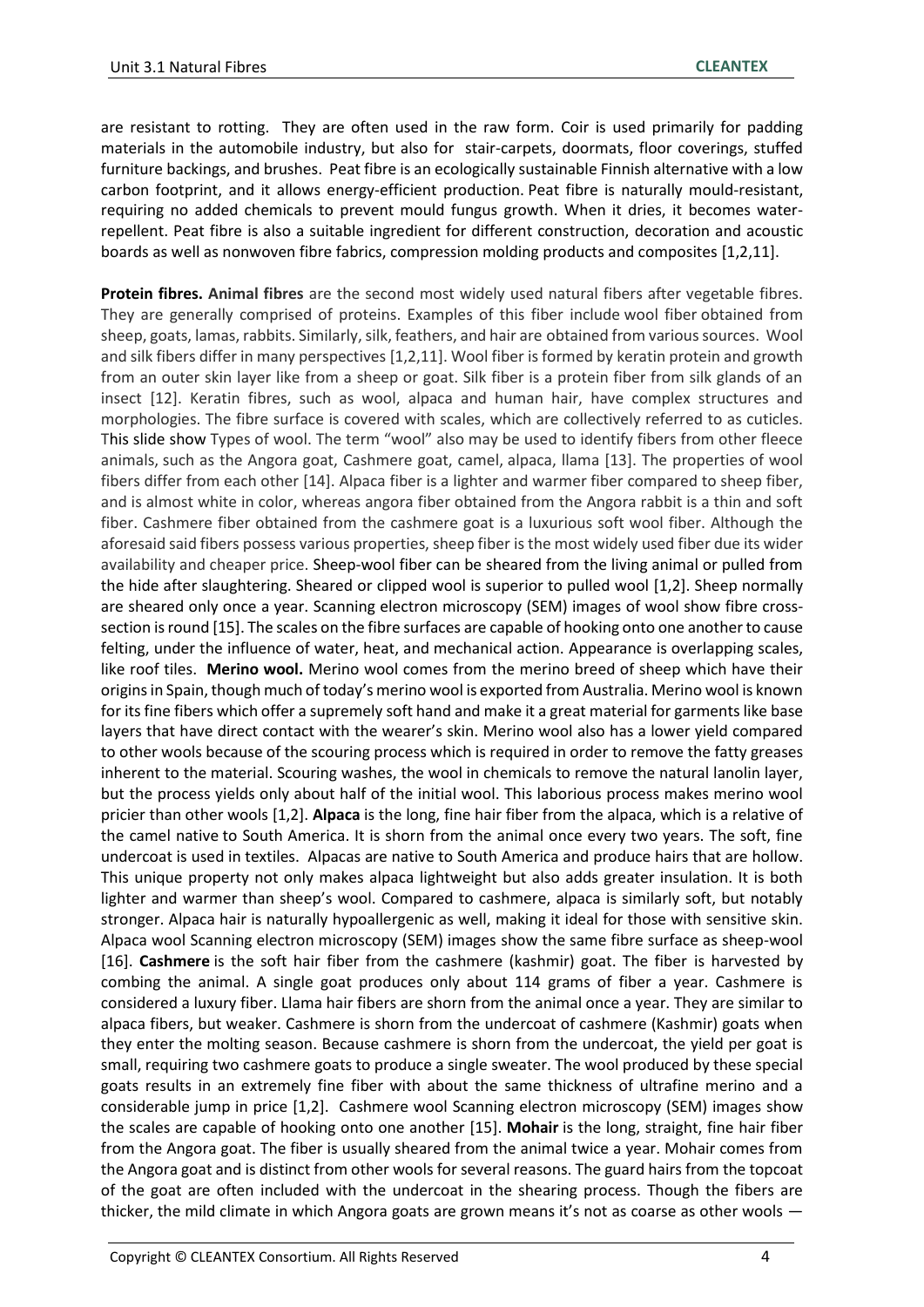its longer length gives the fiber its smoothness and results in a uniquely fuzzy fabric [1,2]. Most **camel**  hair comes from Bactrian camels, which are bred in frigid regions like Mongolia, China and Russia, and is collected when the camel molts in spring. Camel hair is hollow like mohair and is finer and longer than sheep's wool [1,2]. The result is a fiber that's lighter and more lustrous than sheep's wool and about as soft as cashmere. Though camel hair takes dye well, it is often kept in its natural color, a light, golden brown, and is used synonymously to refer to the color itself. Camel wool [Scanning electron](https://www.researchgate.net/figure/Scanning-electron-microscopy-SEM-images-of-a-commercial-MCC-and-b-DMCC_fig4_355826846)  [microscopy \(SEM\) images](https://www.researchgate.net/figure/Scanning-electron-microscopy-SEM-images-of-a-commercial-MCC-and-b-DMCC_fig4_355826846) show the same fibre surface as sheep-wool. Llama fibre is one of the finest natural fibres in the world [15]. Llama fibre is almost completely lanolin free and is actually a hollow hair as compared to "wool". It is lightweight and very strong with amazing thermal properties. One of the best qualities (aside from it's fineness) of this fibre is the fact that it is hypo-allergenic making it easy to wear for just about everyone. It is lovely when blended with sheep's wool, cashmere or silk [1,2]. SEM scanning demonstrates that the cuticular cell length, height, and scale edge angle of llama fiber is measurably different from wool [18].

**Angora** is the long, fine hair fiber from the Angora rabbit. It is not to be confused with the hair fiber of the Angora goat, the source of mohair. Angora rabbits are raised domestically. The fur is combed and clipped from the rabbit every three months Angora fibers, like alpaca, are hollow and smooth giving it unrivaled warmth and loft. The fibers are extremely soft, but also very delicate [1,2,11]. For this reason, angora is often mixed with other fibers to increase its durability. The extreme fineness of angora makes it prone to matting and felting — another reason why it's mixed with other fibers — but also requires angora breeders to comb the rabbits every day. This intensive process and low yield add up to a hefty price. Colour-enhanced Scanning Electron Micrograph (SEM) of Angora hair, or fiber, the downy coat produced by the Angora rabbit. It is different from mohair, which is produced by the Angora goat [15]. Angora fiber is also distinct from cashmere, which comes from the cashmere goat. Angora is known for its softness, thin fibers, silky texture, and what knitters refer to as a halo (fluffiness). It is warmer and lighter than sheep's wool.

Wool classification and their properties [19]. The Horse hair shaft is made up of overlapping scales of dead cells containing the protein keratin [15]. The outside of the Human hair, the cuticle, is covered in overlapping scales that protect the hair's central cortex, which is made up of the fibrous protein keratin [15]. Wool is 100% natural keratin fibres and 100% biodegradable. When a wool fibre is disposed of, it will naturally decompose in soil in a matter of years, slowly releasing valuable nutrients back into the earth. Wool is 100% renewable. Warm and cool. In contrast to synthetics, wool is an active fibre that reacts to changes in body temperature. So it helps you stay warm when the weather is cold, and cool when the weather is hot. Wrinkle resistant. At microscopic level, each wool fibre is like a coiled spring that returns to its natural shape after being bent. Fashion designers and activewear brands can choose from a range of innovative treatments and manufacturing techniques to create unique textures and finishes on wool garments. Naturally breathable. Wool fibres can absorb large quantities of moisture vapour then move it away to evaporate into the air [20].

Wool is 100% natural keratin fibres and 100% biodegradable. When a wool fibre is disposed of, it will naturally decompose in soil in a matter of years, slowly releasing valuable nutrients back into the earth. Wool is 100% renewable. Warm and cool. In contrast to synthetics, wool is an active fibre that reacts to changes in body temperature. So it helps you stay warm when the weather is cold, and cool when the weather is hot. Wrinkle resistant. At microscopic level, each wool fibre is like a coiled spring that returns to its natural shape after being bent. Fashion designers and activewear brands can choose from a range of innovative treatments and manufacturing techniques to create unique textures and finishes on wool garments. Naturally breathable. Wool fibres can absorb large quantities of moisture vapour then move it away to evaporate into the air [20].

Properties of wool: Odour resistant. In contrast to synthetics, wool can absorb moisture vapour which means less sweat on your body. Wool even absorbs the odour molecules from sweat, which are only released upon washing. Soft on skin. Wool fibres are extremely fine, enabling them to bend far more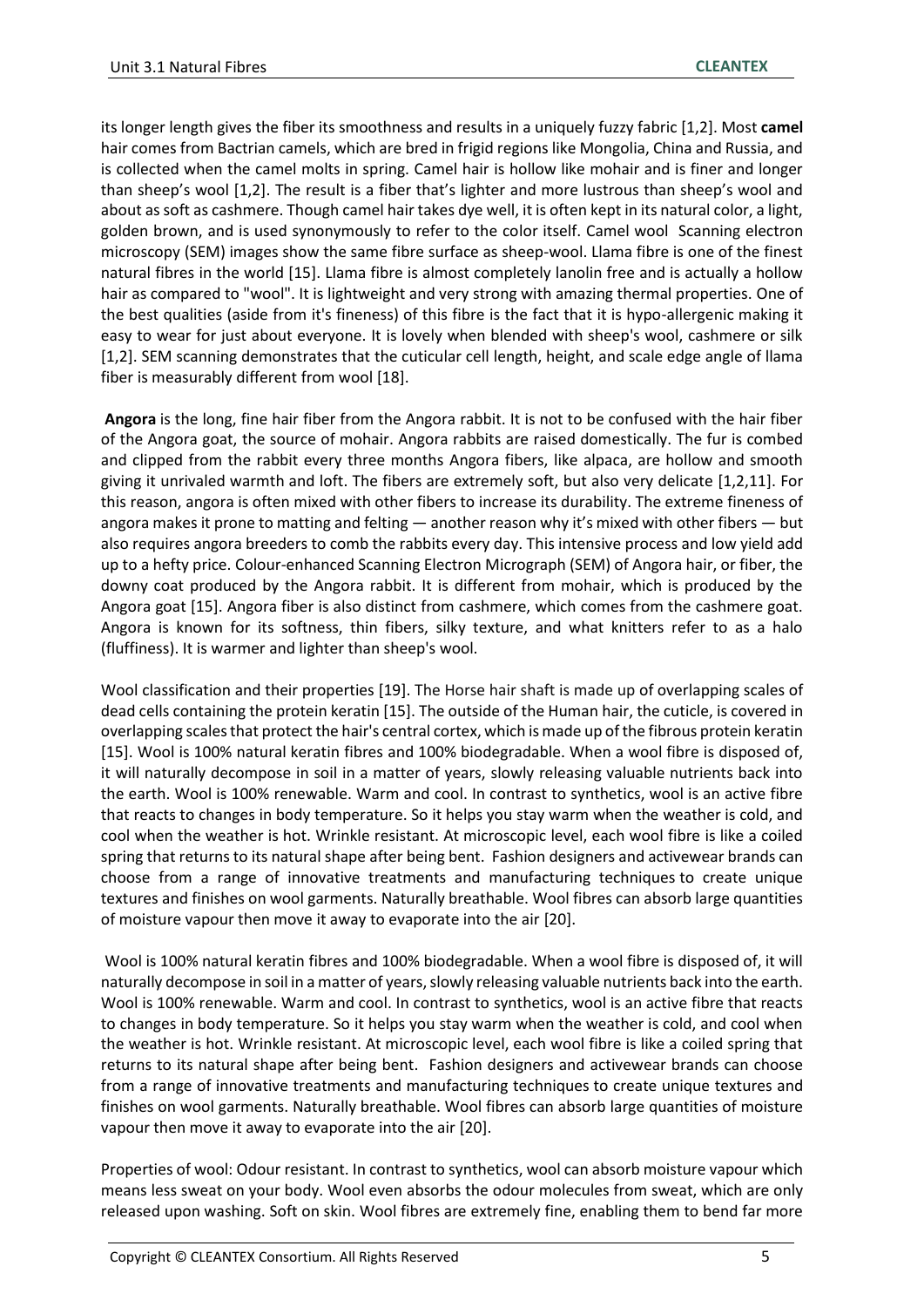than traditional, coarser wool fibres. This makes wool feel soft and luxuriously gentle next to body skin. Naturally elastic. Natural elasticity helps wool garments stretch with you, yet return to their original shape [20]. Fire resistant. Wool's inherent chemical structure makes wool naturally flame resistant. It is a highly trusted natural fibre in public areas such as hotels, aircraft, hospitals and theatres. Whilst cotton catches alight at 255°C, the temperature must reach 570-600°C before wool will ignite; while polyester melts at 252-292°C and nylon succumbs at an even lower 160-260°C, wool never melts so it can't stick to the skin like many common synthetics. UV resistant. Wool clothing provides good protection from the sun, compared with the protection from other fibres [20].

**Fibroin fibres: natural silk, spider silk.** Natural spider silk is a natural protein biomaterial secreted by spiders through their silk glands. It belongs to a type of bioelastic fibre. It is one of the best materials produced in nature. **[Silk](http://gpktt.weebly.com/silk-morfology.html)** is a natural protein secreted by the larvae of several moth species. The larvae use the filaments to construct a cocoon, from which the silk is extracted. Twin filaments of the protein fibroin are secreted and bound together in a single strand with the protein gum sericin. During processing, the sericin is removed, leaving the fibroin protein. Cultivated or cultured silk is produced in very controlled conditions of environment and diet. Tussah or wild silk is harvested from natural sources. Silk is another important natural protein fiber obtained from various sources which can be woven into textiles [21, 22]. **Spider silk.** Another type of the silk fiber was produced by a spider. Spider silk is incredibly tough and is stronger by weight than steel. Quantitatively, spider silk is five times stronger than steel of the same diameter. Spider silk is also very elastic and capture silk (sticky silk for catching prey) remains unbroken after being stretched 2-4 times its original length. Spider silk is tougher, more elastic and more waterproof than silkworm silk so it could have a much wider range of applications. It is simple to see why spider silk is of such interest to materials chemists since new ultrastrong fibres based on the silk could be developed [23].

**Eco Friendly Fibers – Natural fibers.** Natural fibre, such as cotton fibre is free of impurities but only when no harmful pesticides or insecticides are used in its cultivation. If so, then it is environmentally friendly. However, even if they are produced sans any of these harmful substances, they can become 'polluted' when processed for making yarns and fabrics because of all the textile chemicals used on them. Same is the case with animal fibre like wool which can get contaminated due to pesticides used in sheep dips or a variety of drugs used for treating animal diseases. However, when the plant fibre, cotton for example once again, is cultivated without any harmful pesticides and with the help of composted manures and cover crops then only can it be said 'organic cotton' which is 100% ecofriendly fibre [24,25].

The literature provided will give you the opportunity to delve deeper into natural fibers.